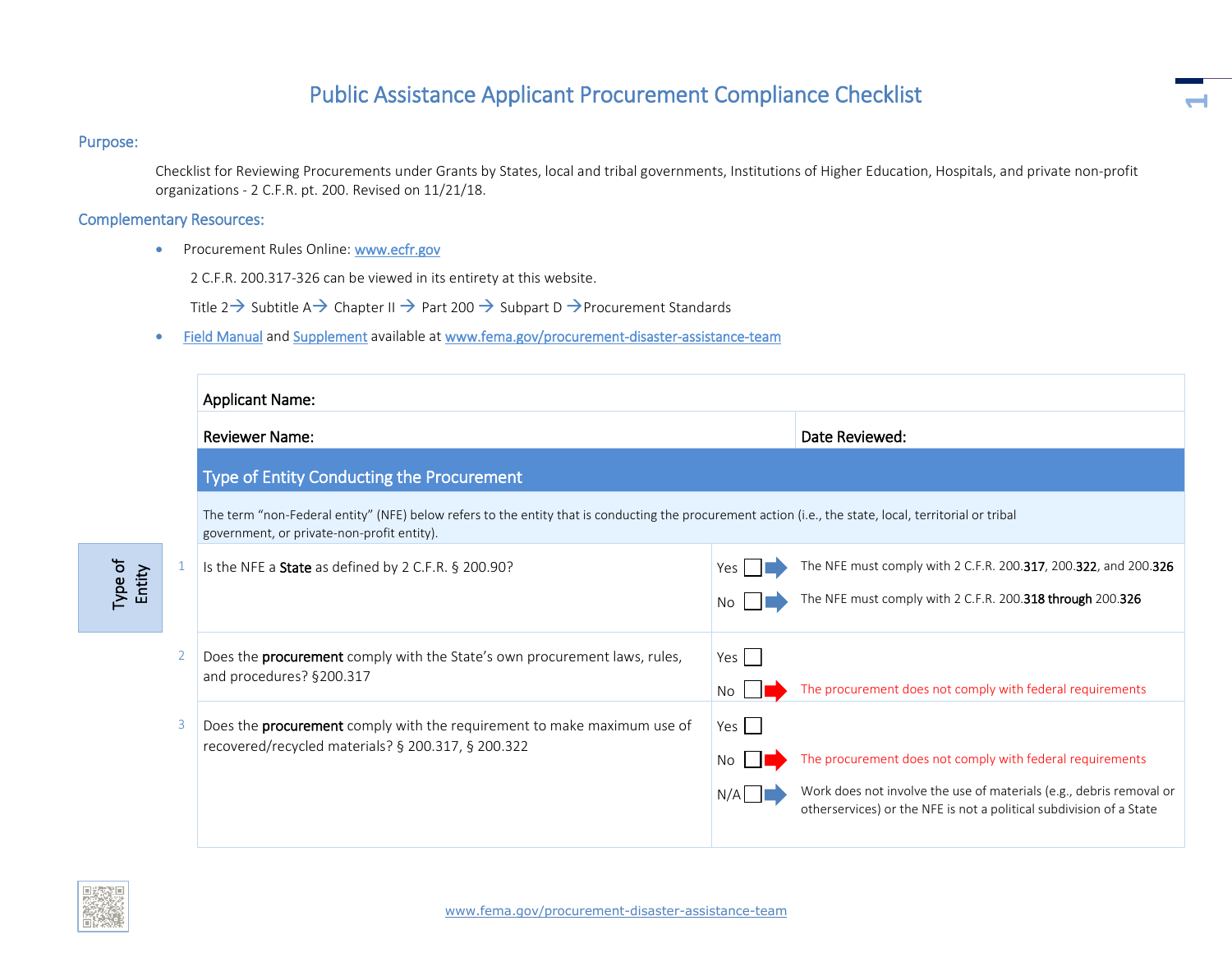Contract Clauses

|    | If the contract amount exceeds \$250,000, does it address administrative,<br>contractual, or legal remedies in instances where contractors violate or breach<br>contract terms, and provide for sanctions and penalties? | Yes  <br>No<br>N/A                                 | The contract does not comply with federal requirements                                                                                                    |
|----|--------------------------------------------------------------------------------------------------------------------------------------------------------------------------------------------------------------------------|----------------------------------------------------|-----------------------------------------------------------------------------------------------------------------------------------------------------------|
| -5 | If the contract amount exceeds \$10,000, does it address termination for cause<br>and for convenience, including the manner by which it will be effected and the<br>basis for settlement?                                | Yes<br>No<br>N/A                                   | The contract does not comply with federal requirements                                                                                                    |
| 6  | If the contract is for construction, does it include the required Equal Employment<br>Opportunity clause?                                                                                                                | Yes<br>No<br>N/A                                   | The contract does not comply with federal requirements                                                                                                    |
|    | For construction contracts exceeding \$2,000 awarded under a Federal grant,<br>does the contract include a Davis-Bacon Act clause and Copeland "Anti- Kickback"<br>Act clause addressing prevailing wage rates?          | Yes $\square$<br>No $\square$<br>$N/A \boxtimes I$ | The contract does not comply with federal requirements<br>Public Assistance and Hazard Mitigation Grant Program contracts<br>do NOT require these clauses |
| 8  | If the contract amount exceeds \$100,000 and involves the employment of<br>mechanics or laborers, does the contract include the required Contract Work<br>Hours and Safety Standards clause?                             | Yes<br>No l<br>N/A                                 | The contract does not comply with federal requirements                                                                                                    |
| 9  | Rights to Inventions Made Under a Contract or Agreement                                                                                                                                                                  | Yes $\square$<br>No.<br>$N/A \boxtimes$            | The contract does not comply with federal requirements<br>This requirement does NOT apply to the Public Assistance Grant<br>Program                       |
| 10 | If the contract or subrecipient amount exceeds \$150,000, does the contract<br>include clauses addressing the Clean Air Act and the Federal Water Pollution<br>Control Act?                                              | Yes<br>No<br>N/A                                   | The contract does not comply with federal requirements                                                                                                    |

**2** 

Required Contract Clauses

Required Contract Clauses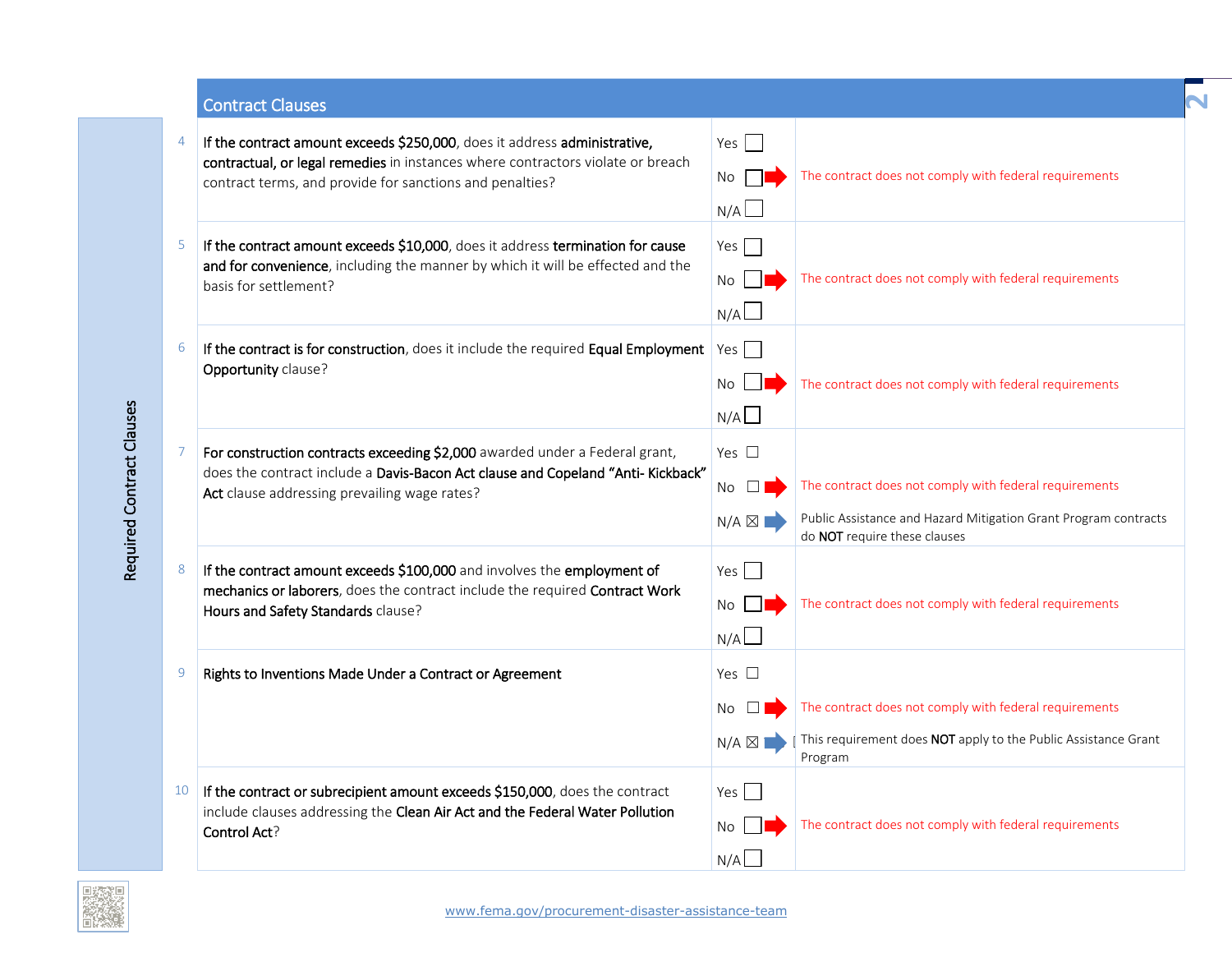|                              | 11 | Does the contract include a Suspension and Debarment clause?                                                                                                                              | Yes<br>No              | The contract does not comply with federal requirements                                                                                  |  |
|------------------------------|----|-------------------------------------------------------------------------------------------------------------------------------------------------------------------------------------------|------------------------|-----------------------------------------------------------------------------------------------------------------------------------------|--|
|                              | 12 | Does the contract include a Byrd Anti-Lobbying clause?                                                                                                                                    | Yes                    |                                                                                                                                         |  |
| Required Contract Clauses    | 13 | For contracts exceeding \$100,000, have bidders submitted the required<br>Byrd Anti-Lobbying Certification?                                                                               | No<br>Yes $\Box$<br>No | The contract does not comply with federal requirements<br>The contract does not comply with federal requirements                        |  |
|                              |    |                                                                                                                                                                                           | N/A                    |                                                                                                                                         |  |
|                              | 14 | Does the contract include a clause requiring the contractor to maximize use of<br>recovered/recycled materials?                                                                           | Yes $\Box$<br>No       | The contract does not comply with federal requirements                                                                                  |  |
|                              |    |                                                                                                                                                                                           | N/A                    | Work does not involve the use of materials (e.g., debris removal or<br>other services) or NFE is not a political subdivision of a State |  |
|                              | 15 | Does the contract include a clause allowing for changes or modifications to the<br>contract?                                                                                              | Yes<br>No              | The contract does not include provisions recommended by FEMA                                                                            |  |
|                              |    |                                                                                                                                                                                           | N/A                    |                                                                                                                                         |  |
| Recommended Contract Clauses | 16 | Does the contract include a clause requiring the contractor and any<br>subcontractors to comply with applicable provisions governing Department and<br>FEMA access to records?            | Yes $\Box$<br>No       | The contract does not include provisions recommended by FEMA                                                                            |  |
|                              | 17 | Does the contract restrict any contractors and subcontractors from using DHS's                                                                                                            | N/A<br>Yes             |                                                                                                                                         |  |
|                              |    | seal, logo, or flag without express permission?                                                                                                                                           | No<br>N/A              | The contract does not include provisions recommended by FEMA                                                                            |  |
|                              | 18 | Does the contract contain a clause requiring the contractor to comply with all<br>applicable federal law, regulations, executive orders, and FEMA policies,<br>procedures and directives? | Yes $\Box$<br>No       | The contract does not include provisions recommended by FEMA                                                                            |  |
|                              |    |                                                                                                                                                                                           | N/A                    |                                                                                                                                         |  |

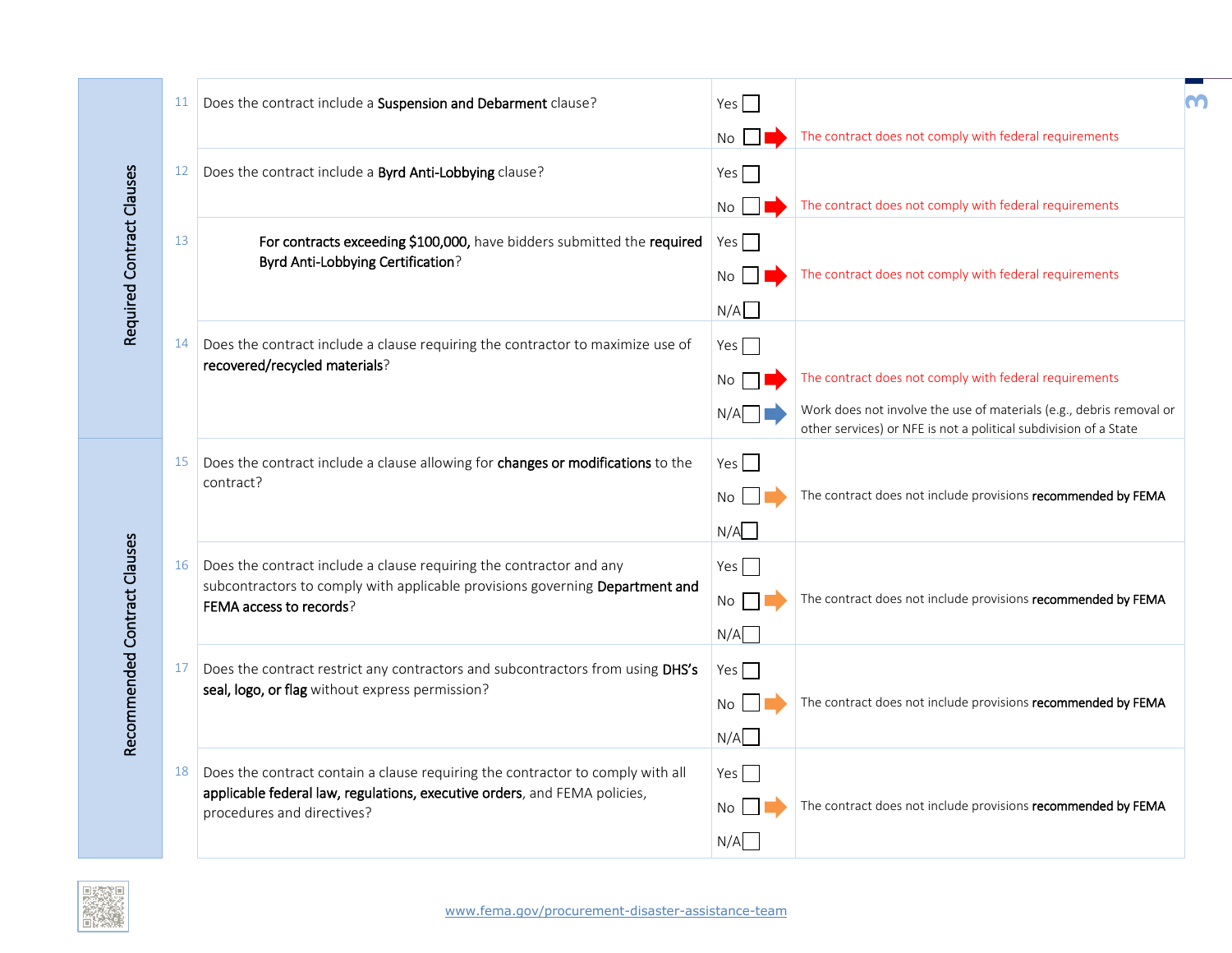|         | 19 | Does the contract contain a provision stating that the Federal Government is not<br>a party to the contract and is not subject to any obligations or liabilities to any<br>party under the contract?                  | Yes<br>No I<br>N/A | The contract does not include provisions recommended by FEMA |
|---------|----|-----------------------------------------------------------------------------------------------------------------------------------------------------------------------------------------------------------------------|--------------------|--------------------------------------------------------------|
| Clauses |    | Does the contract include a provision in which the contractor acknowledges that<br>31 U.S.C. Chap. 38 (Administrative Remedies for False Claims and Statements)<br>applies to its actions pertaining to the contract? | Yes<br>No.<br>N/A  | The contract does not include provisions recommended by FEMA |

## If a State agency is awarding the contract, STOP here.

**4**

The District of Columbia, USVI, the commonwealth of Puerto Rico, Guam, American Samoa, and the commonwealth of the Northern Mariana Islands are included in the definition of a state.

If the contract is being awarded by a local or tribal government or private nonprofit entity, CONTINUE with the checklist.



Recommended Contract

Recommended Contract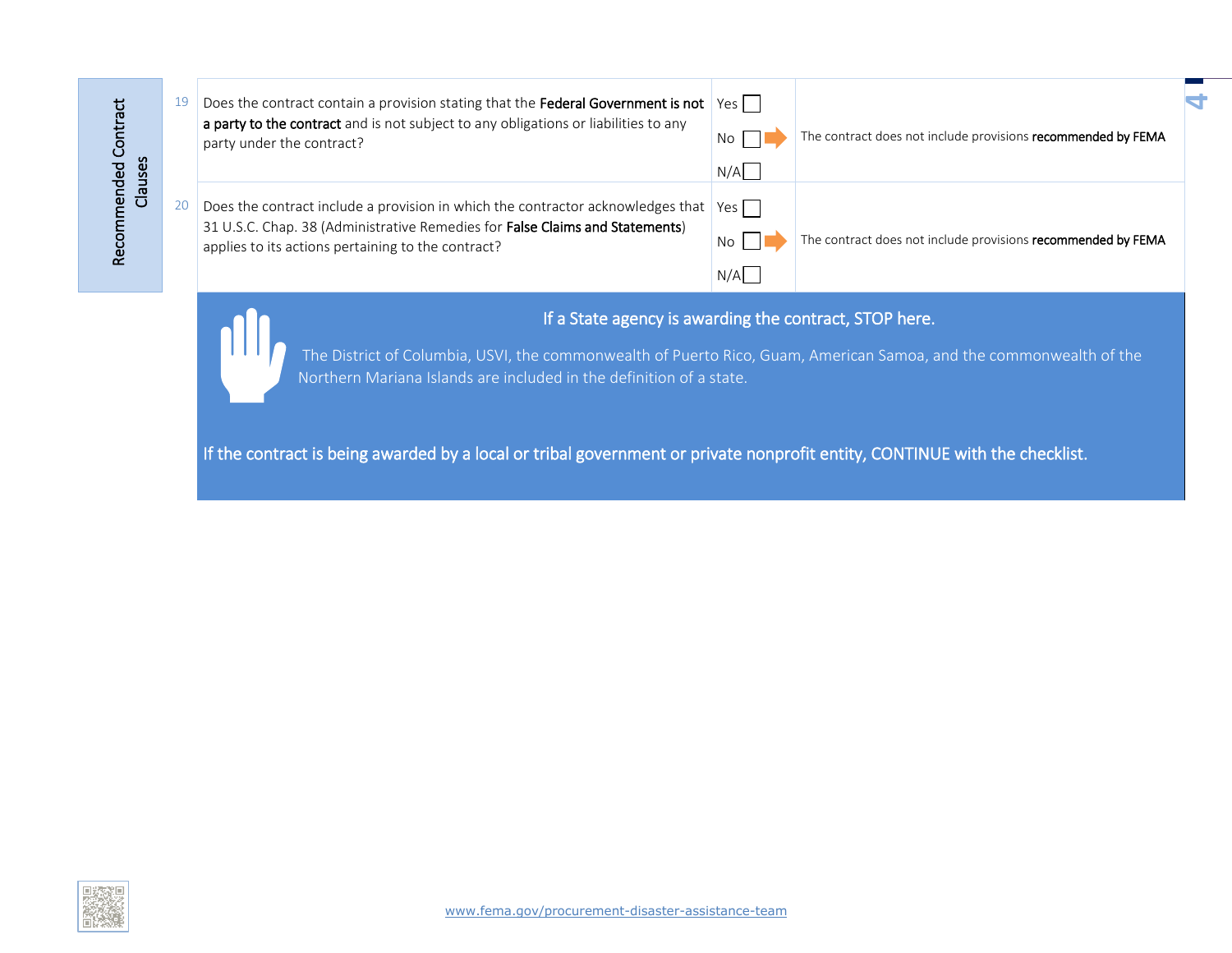|                              |    | <b>General Requirements</b>                                                                                                                                                                                                                                                     |                        |                                                           | LN, |
|------------------------------|----|---------------------------------------------------------------------------------------------------------------------------------------------------------------------------------------------------------------------------------------------------------------------------------|------------------------|-----------------------------------------------------------|-----|
| Type of<br>Entity            | 21 | Does the procurement comply with the NFE's own procurement laws, rules, and<br>procedures which reflect applicable state, local, and tribal laws and regulations?<br>§200.318(a)                                                                                                | $Yes \Box$<br>No       | The procurement does not comply with federal requirements |     |
|                              | 22 | Did the NFE maintain contract oversight to ensure that contractors perform in<br>accordance with the terms, conditions, and specifications of their contracts or<br>purchase orders? §200.318(b)                                                                                | Yes<br>No              | The procurement does not comply with federal requirements |     |
|                              | 23 | Does the NFE have written standards of conduct covering - §200.318(c)(1):                                                                                                                                                                                                       |                        |                                                           |     |
|                              | 24 | Conflicts of interest and governing the actions of its employees engaged $\gamma_{\text{es}}$<br>in the selection, award, and administration of contracts?                                                                                                                      | No                     | The standards do not comply with federal requirements     |     |
|                              | 25 | Any employee, officer, or agent participating in the selection, award, or<br>administration of a contract supported by a Federal award that has an<br>actual or apparent conflict of interest?                                                                                  | Yes<br>No              | The standards do not comply with federal requirements     |     |
| Written Standards of Conduct | 26 | Any employee, officer, or agent that has solicited and/or accepted<br>gratuities, favors, or anything of monetary value from contractors or<br>parties to subcontracts?                                                                                                         | Yes<br>No <sub>1</sub> | The standards do not comply with federal requirements     |     |
|                              | 27 | Do standards of conduct provide for disciplinary actions to be applied<br>for violations of such standards by officers, employees, or agents of the<br>non-Federal entity?                                                                                                      | Yes<br>No              | The standards do not comply with federal requirements     |     |
|                              | 28 | If the NFE has a parent, affiliate, or subsidiary organization that is not a state,<br>local government, or Indian tribe, does the non-Federal entity have written<br>standards of conduct covering organizational conflicts of interest? §200.318(c)(2)                        | Yes<br>No l<br>N/A     | The standards do not comply with federal requirements     |     |
|                              | 29 | The NFE must avoid acquisition of unnecessary or duplicative items. Has the NFE<br>considered consolidating or breaking out procurements to obtain a more<br>economical purchase? Where appropriate, has the NFE considered lease versus<br>purchase alternatives? § 200.318(d) | Yes<br>No              | The procurement does not comply with federal requirements |     |

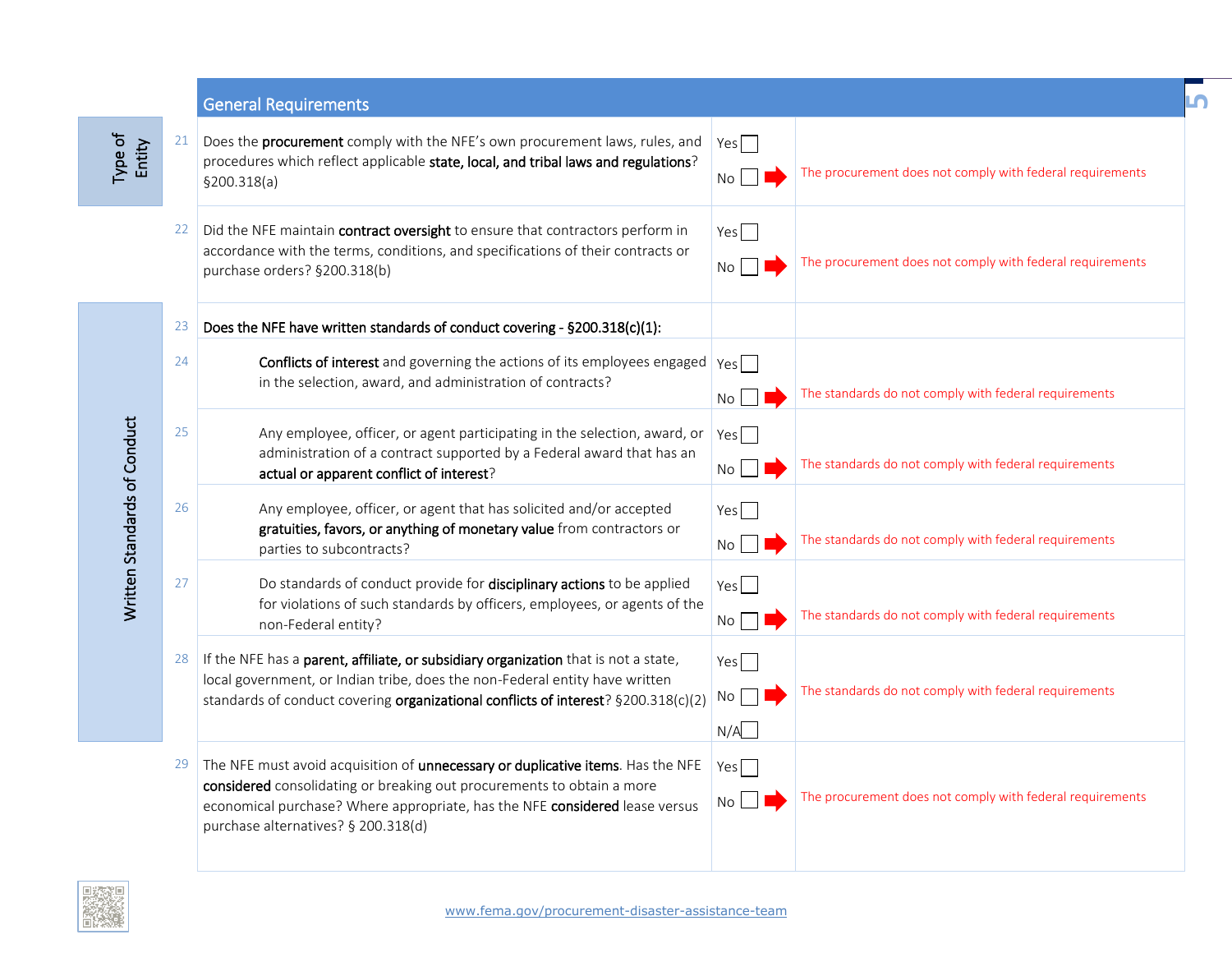| 30 | Is the contract being awarded to a responsible contractor possessing the ability<br>to perform successfully under the terms and conditions of the proposed<br>procurement, giving consideration to such matters as contractor integrity,<br>compliance with public policy, record of past performance, and financial and<br>technical resources? § 200.318(h) | $Yes \Box$<br>No       | The contract does not comply with federal requirements    | 6 |
|----|---------------------------------------------------------------------------------------------------------------------------------------------------------------------------------------------------------------------------------------------------------------------------------------------------------------------------------------------------------------|------------------------|-----------------------------------------------------------|---|
| 31 | Is the NFE keeping records sufficient to detail the history of the procurement,<br>including, but not limited to, records documenting the rationale for the method<br>of procurement, selection of contract type, contractor selection or rejection, and<br>the basis for the contract price? § 200.318(i)                                                    | Yes $\Box$<br>$No$     | The procurement does not comply with federal requirements |   |
| 32 | Is the contract a time-and-materials contract? § 200.318(j)                                                                                                                                                                                                                                                                                                   | Yes<br>No              | Answer questions 33 and 34<br>Skip to 35                  |   |
| 33 | Has the NFE documented why no other contract is suitable?                                                                                                                                                                                                                                                                                                     | Yes<br>No <sub>1</sub> | The contract does not comply with federal requirements    |   |
| 34 | Does the contract include a ceiling price that the contractor exceeds at<br>its own risk?                                                                                                                                                                                                                                                                     | Yes<br>No              | The contract does not comply with federal requirements    |   |
| 35 | Is the NFE alone responsible, in accordance with good administrative practice<br>and sound business judgment, for the settlement of all contractual and<br>administrative issues arising out of procurements? §200.318(k)                                                                                                                                     | Yes<br>No              | The procurement does not comply with federal requirements |   |
|    | Competition                                                                                                                                                                                                                                                                                                                                                   |                        |                                                           |   |
| 36 | All procurement transactions must be conducted in a manner providing full and<br>open competition consistent with the standards of this section. Does the<br>procurement involve any of the following - § 200.319(a):                                                                                                                                         |                        |                                                           |   |
| 37 | Placing unreasonable requirements on firms in order for them to qualify<br>to do business?                                                                                                                                                                                                                                                                    | $Yes \Box$<br>No       | The procurement does not comply with federal requirements |   |
| 38 | Requiring unnecessary experience and excessive bonding?                                                                                                                                                                                                                                                                                                       | Yes l<br>No            | The procurement does not comply with federal requirements |   |

Full & Open Competition Full & Open Competition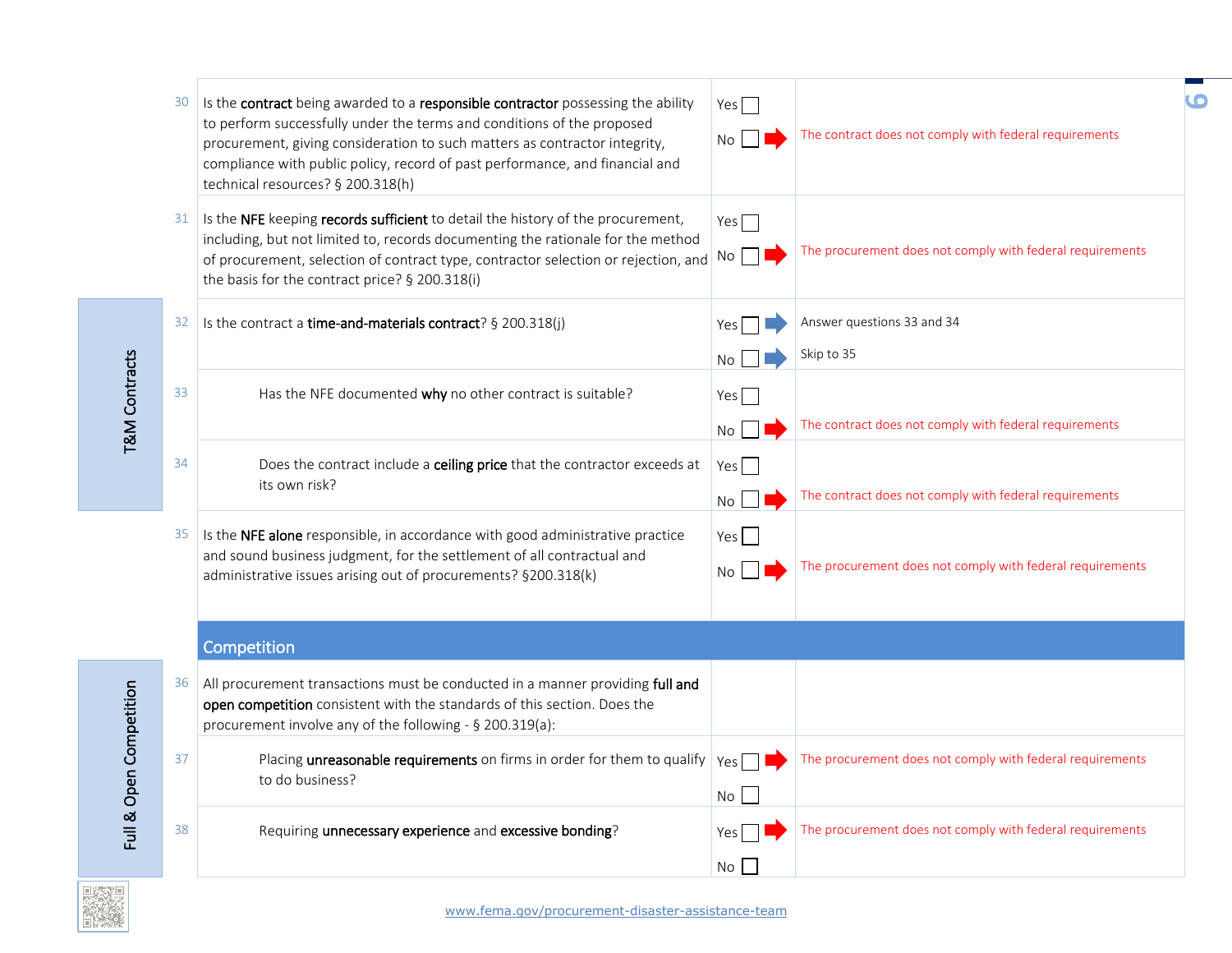|                                   | 39  | Noncompetitive pricing practices between firms or between affiliated<br>companies?                                                                                                                                  | Yes<br>No                 | The procurement does not comply with federal requirements                                                                              |
|-----------------------------------|-----|---------------------------------------------------------------------------------------------------------------------------------------------------------------------------------------------------------------------|---------------------------|----------------------------------------------------------------------------------------------------------------------------------------|
|                                   | 40  | Noncompetitive contracts to consultants that are on retainer contracts?                                                                                                                                             | $Yes \Box$<br>No          | The procurement does not comply with federal requirements                                                                              |
| Full & Open Competition           | 41  | Organizational conflicts of interest?                                                                                                                                                                               | Yes  <br>No               | The procurement does not comply with federal requirements                                                                              |
|                                   | 42  | Specifying only a "brand name" product instead of allowing "an equal"<br>product to be offered and describing the performance or other relevant<br>requirements of the procurement?                                 | Yes $\Box$<br>No          | The procurement does not comply with federal requirements                                                                              |
|                                   | 43  | Any arbitrary action in the procurement process?                                                                                                                                                                    | Yes l<br>No               | The procurement does not comply with federal requirements                                                                              |
|                                   | 44  | Was the contractor that is bidding on the contract also involved with developing<br>or drafting the specifications, requirements, statement of work, invitation for<br>bids, or request for proposals? § 200.319(a) | $Yes \Box$<br>No<br>N/A   | The procurement does not comply with federal requirements (That<br>contractor must be excluded from competing for such<br>procurement) |
| Geographic<br>Preference          | 45  | Does the contract include a state or local geographic preference for local<br>contractors? § 200.319(b)                                                                                                             | Yes <sub>l</sub><br>No.   | Answer 46<br>Skip to 47                                                                                                                |
|                                   | 46  | Did the NFE document one of the allowed exceptions?                                                                                                                                                                 | Yes $\Box$<br>$No$ $\Box$ | The contract does not comply with federal requirements                                                                                 |
|                                   | -47 | Do the NFE's written procurement procedures ensure that all solicitations comply<br>with the following - $\S$ 200.319(c):                                                                                           |                           |                                                                                                                                        |
| Written Procurement<br>Procedures | 48  | Incorporate a clear and accurate description of the technical<br>requirements for the material, product, or service to be procured?<br>\$200.319(c)(1)                                                              | Yes $\Box$<br>$No$ $\Box$ | The procedures do not comply with federal requirements                                                                                 |
|                                   | 49  | Identify all requirements which the offerors must fulfill and all other<br>factors to be used in evaluating bids or proposals? § 200.319(c)(2)                                                                      | Yes $\Box$<br>No L        | The procedures do not comply with federal requirements                                                                                 |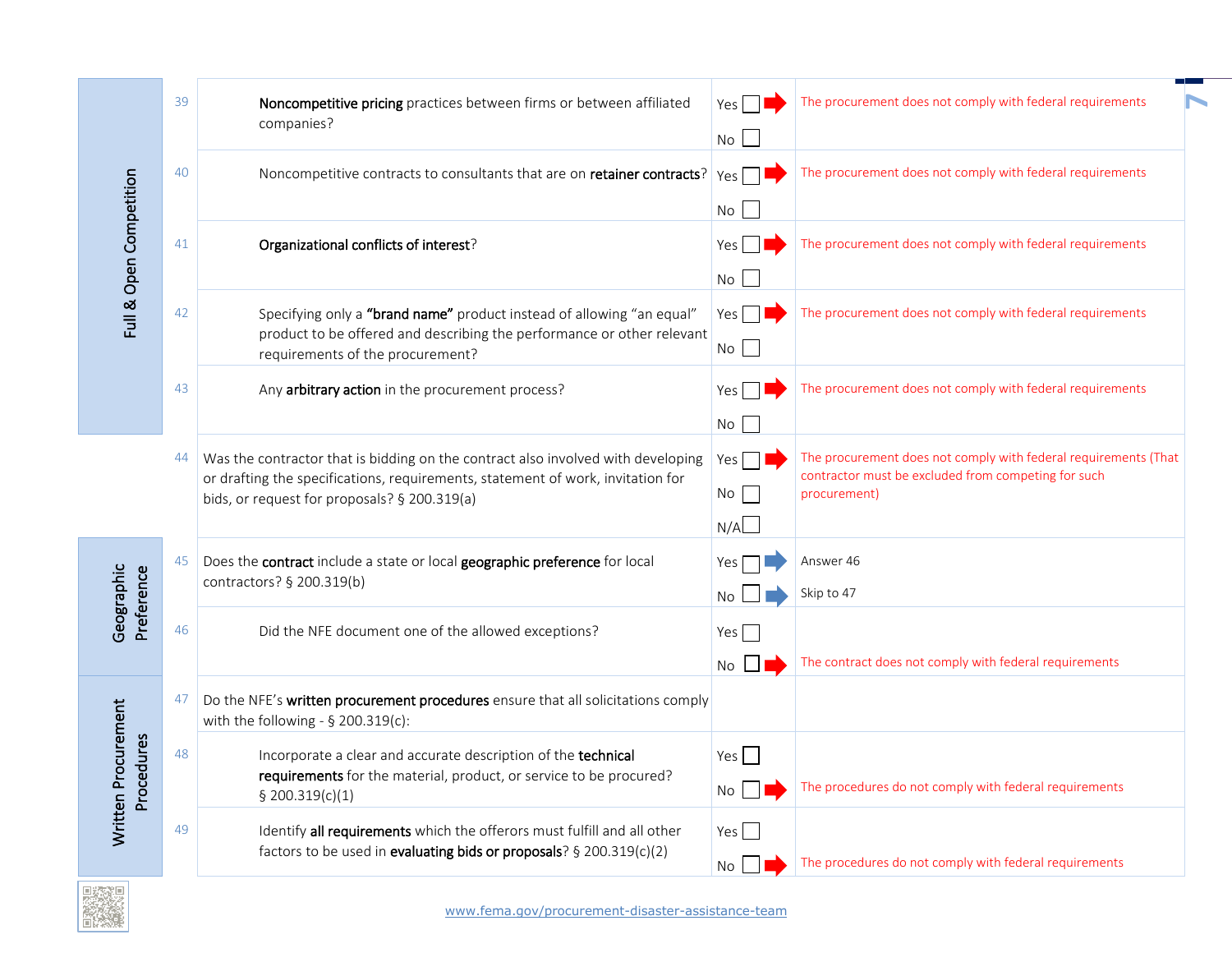|                     | 50 | Is the NFE using a prequalified list of persons, firms, or products which are used<br>in acquiring goods and services: § 200.319(d)?                                                                                                                       | <b>Yes</b><br>No.         | Answer questions 51-53<br>Skip to 54                            | 00 |
|---------------------|----|------------------------------------------------------------------------------------------------------------------------------------------------------------------------------------------------------------------------------------------------------------|---------------------------|-----------------------------------------------------------------|----|
|                     | 51 | Is the list current?                                                                                                                                                                                                                                       | Yes<br>No                 | The prequalified list does not comply with federal requirements |    |
| Pre-Qualified Lists | 52 | Does the list include enough qualified sources to ensure maximum open Yes<br>and free competition?                                                                                                                                                         | No                        | The prequalified list does not comply with federal requirements |    |
|                     | 53 | Were any potential bidders precluded from qualifying during the<br>solicitation period?                                                                                                                                                                    | Yes  <br>No               | The procurement does not comply with federal requirements       |    |
|                     |    | <b>Method of Procurement</b><br>54 Is the NFE using one of the following acceptable methods of procurement?                                                                                                                                                |                           |                                                                 |    |
|                     |    | § 200.320                                                                                                                                                                                                                                                  |                           |                                                                 |    |
| Micro-Purchase      | 55 | Micro-purchase (i.e., purchases below \$10,000, see, §200.67 Micro- purchases) § Yes<br>200.320(a)<br>Note: Micro-purchases may be awarded without soliciting competitive<br>quotations if the non-Federal entity considers the price to be<br>reasonable. | No                        | Answer 56<br>Skip to next method                                |    |
|                     | 56 | To the extent practicable, is the NFE distributing micro-purchases<br>equitably among qualified suppliers?                                                                                                                                                 | Yes $\Box$<br>No I<br>N/A | The procurement does not comply with federal requirements       |    |

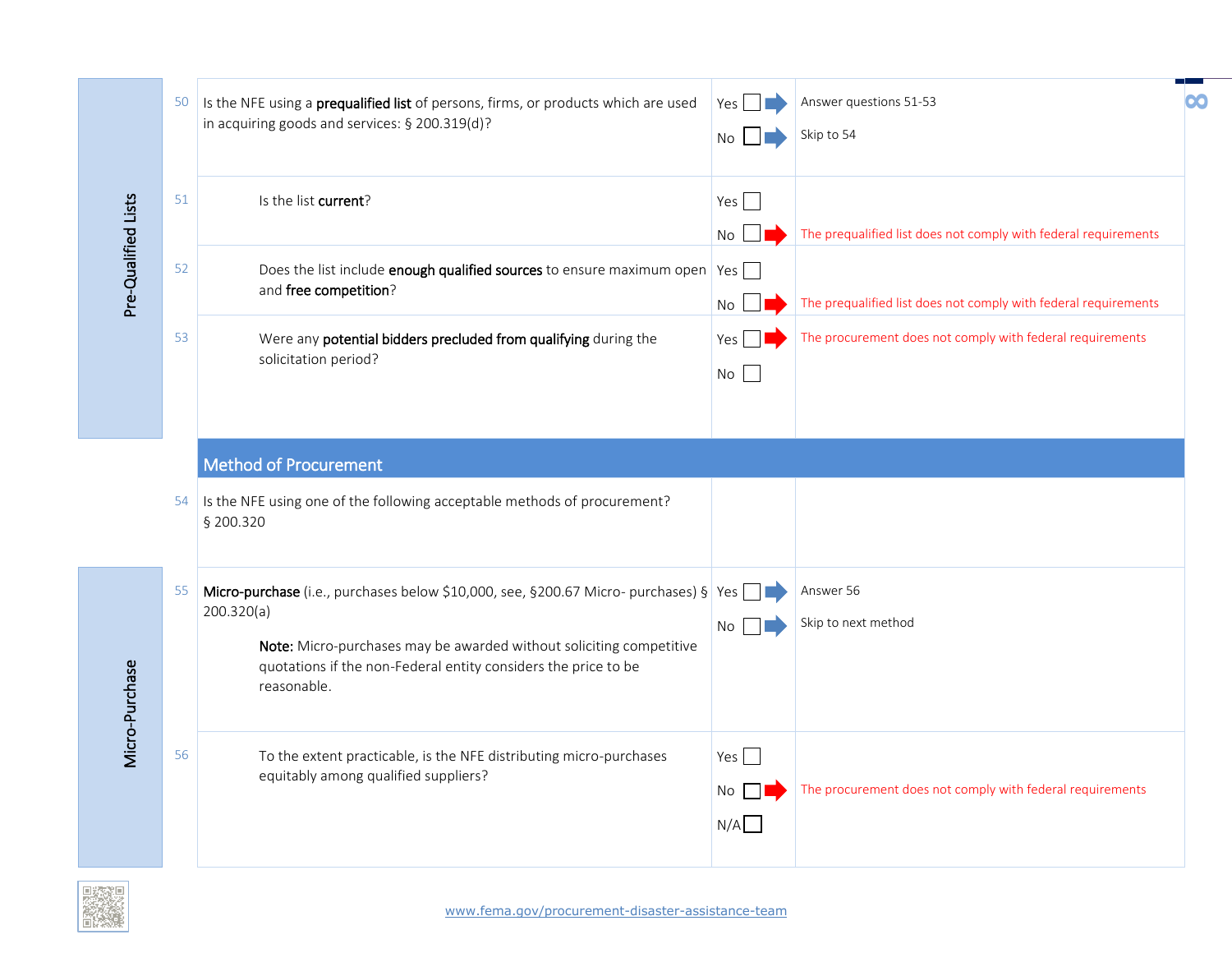|                | 57 | Small purchase procedures § 200.320(b)                                                                                                                                                                                                                                                                                                                                                                                 | Yes       | Answer 58                                                                                                                                                                      |  |
|----------------|----|------------------------------------------------------------------------------------------------------------------------------------------------------------------------------------------------------------------------------------------------------------------------------------------------------------------------------------------------------------------------------------------------------------------------|-----------|--------------------------------------------------------------------------------------------------------------------------------------------------------------------------------|--|
| Small Purchase |    | Note: Small purchase procedures are those relatively simple and<br>informal procurement methods for securing services, supplies, or other<br>property that do not cost more than the lesser of either (1) the federal<br>small purchase threshold (i.e., \$250,000), or (2) whatever amount State<br>or local procurement rules set as the small purchase threshold-if<br>more restrictive than the federal threshold. | No.       | Skip to next method                                                                                                                                                            |  |
|                | 58 | Did the NFE obtain price or rate quotations from an adequate number of Yes<br>qualified sources (at least 3 or more)?                                                                                                                                                                                                                                                                                                  | No        | The procurement does not comply with federal requirements                                                                                                                      |  |
|                | 59 | Sealed bids § 200.320(c)                                                                                                                                                                                                                                                                                                                                                                                               | Yes       | Answer 60-71                                                                                                                                                                   |  |
|                |    | Note: Bids are publicly solicited and a firm fixed price contract (lump<br>sum or unit price) is awarded to the responsible bidder whose bid,<br>conforming with all the material terms and conditions of the invitation<br>for bids, is the lowest in price.                                                                                                                                                          | No.       | Skip to next method                                                                                                                                                            |  |
|                | 60 | Are all of the following conditions to use sealed bidding present?<br>\$200.320(c)(1)                                                                                                                                                                                                                                                                                                                                  | Yes<br>No | Check if all answers between 61 and 63 are "Yes"<br>If you answer "No" to any of the questions between 61 and 63, the<br>procurement does not comply with federal requirements |  |
| Sealed Bids    | 61 | Is a complete, adequate, and realistic specification or purchase<br>description is available?                                                                                                                                                                                                                                                                                                                          | Yes<br>No | The procurement does not comply with federal requirements                                                                                                                      |  |
|                | 62 | Are two or more responsible bidders willing and able to compete<br>effectively for the business?                                                                                                                                                                                                                                                                                                                       | Yes<br>No | The procurement does not comply with federal requirements                                                                                                                      |  |
|                | 63 | Does the procurement lends itself to a firm fixed price contract and the<br>selection of the successful bidder can be made principally on the basis<br>of price?                                                                                                                                                                                                                                                       | Yes<br>No | The procurement does not comply with federal requirements                                                                                                                      |  |
|                | 64 | If sealed bids are used, the following requirements apply: § 200.320(c)(2)                                                                                                                                                                                                                                                                                                                                             |           |                                                                                                                                                                                |  |

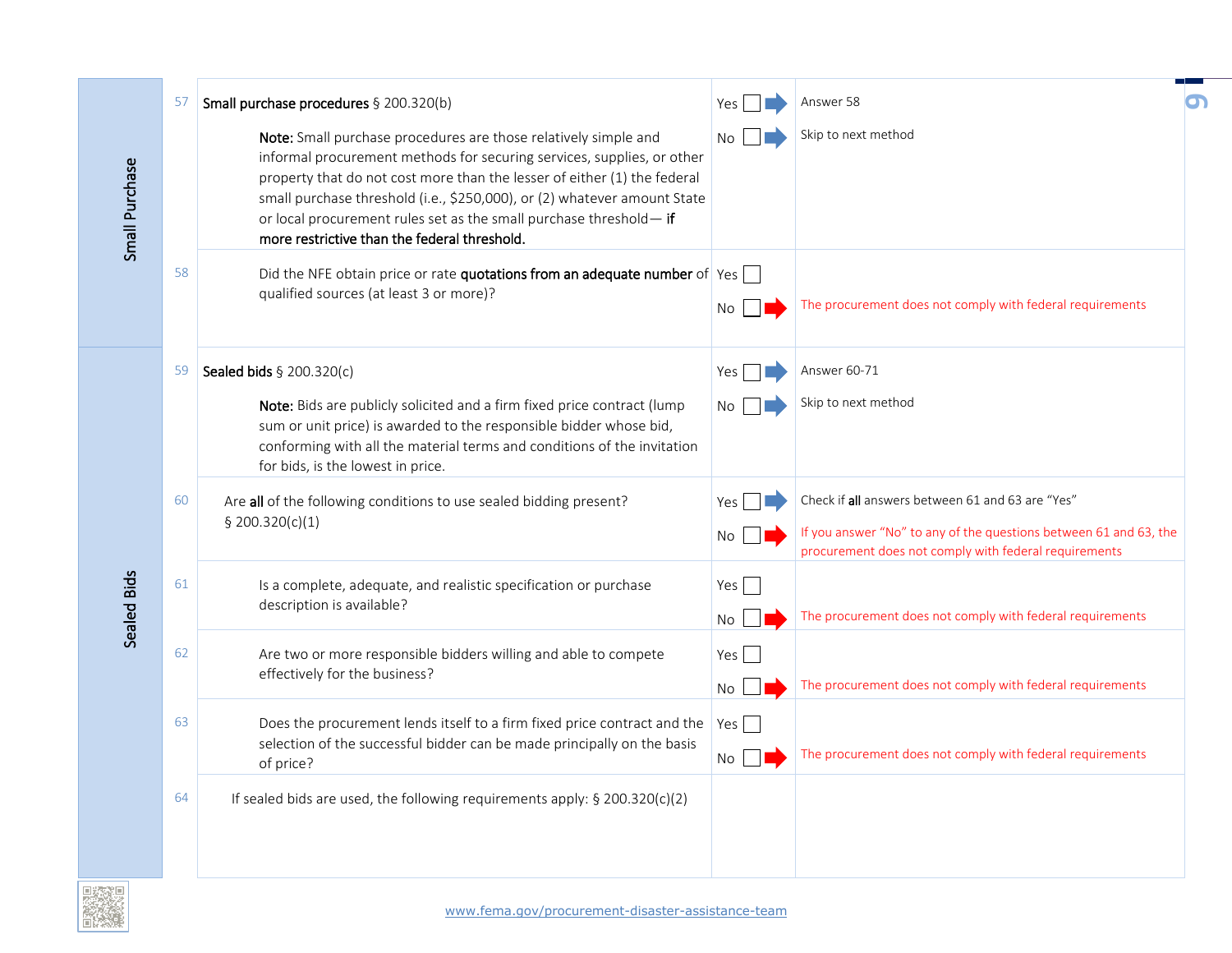| 65 | Did the NFE solicit bids from an adequate number of known suppliers,<br>providing them sufficient response time prior to the date set for<br>opening the bids?                                                                                                                                                                                | Yes $\Box$<br>No        | The procurement does not comply with federal requirements |  |
|----|-----------------------------------------------------------------------------------------------------------------------------------------------------------------------------------------------------------------------------------------------------------------------------------------------------------------------------------------------|-------------------------|-----------------------------------------------------------|--|
| 66 | If the NFE is a local or tribal government, was the invitation for bids<br>publicly advertised?                                                                                                                                                                                                                                               | Yes $\Box$<br>No<br>N/A | The procurement does not comply with federal requirements |  |
| 67 | Did the invitation for bids include any specifications and pertinent<br>attachments, and define the items or services in order for the bidder to<br>properly respond?                                                                                                                                                                         | Yes $\Box$<br>No        | The procurement does not comply with federal requirements |  |
| 68 | Did the NFE open all bids at the time and place prescribed in the<br>invitation for bids?                                                                                                                                                                                                                                                     | Yes $\Box$<br>No        | The procurement does not comply with federal requirements |  |
| 69 | For local and tribal governments, were the bids opened publicly?                                                                                                                                                                                                                                                                              | Yes $\Box$<br>No        | The procurement does not comply with federal requirements |  |
| 70 | Did the NFE award a firm fixed price contract award in writing to the<br>lowest responsive and responsible bidder?                                                                                                                                                                                                                            | Yes<br>No               | The procurement does not comply with federal requirements |  |
| 71 | If any bids were rejected, was there a sound documented reason<br>supporting the rejection?                                                                                                                                                                                                                                                   | $Yes$  <br>No<br>N/A    | The procurement does not comply with federal requirements |  |
| 72 | Procurement by competitive proposals § 200.320(d)<br>Note: The technique of competitive proposals is normally conducted<br>with more than one source submitting an offer, and either a fixed price<br>or cost-reimbursement type contract is awarded. It is generally used<br>when conditions are not appropriate for the use of sealed bids. | Yes<br><b>No</b>        | Answer 73-76<br>Skip to next method                       |  |
|    |                                                                                                                                                                                                                                                                                                                                               |                         | N/A                                                       |  |

m.

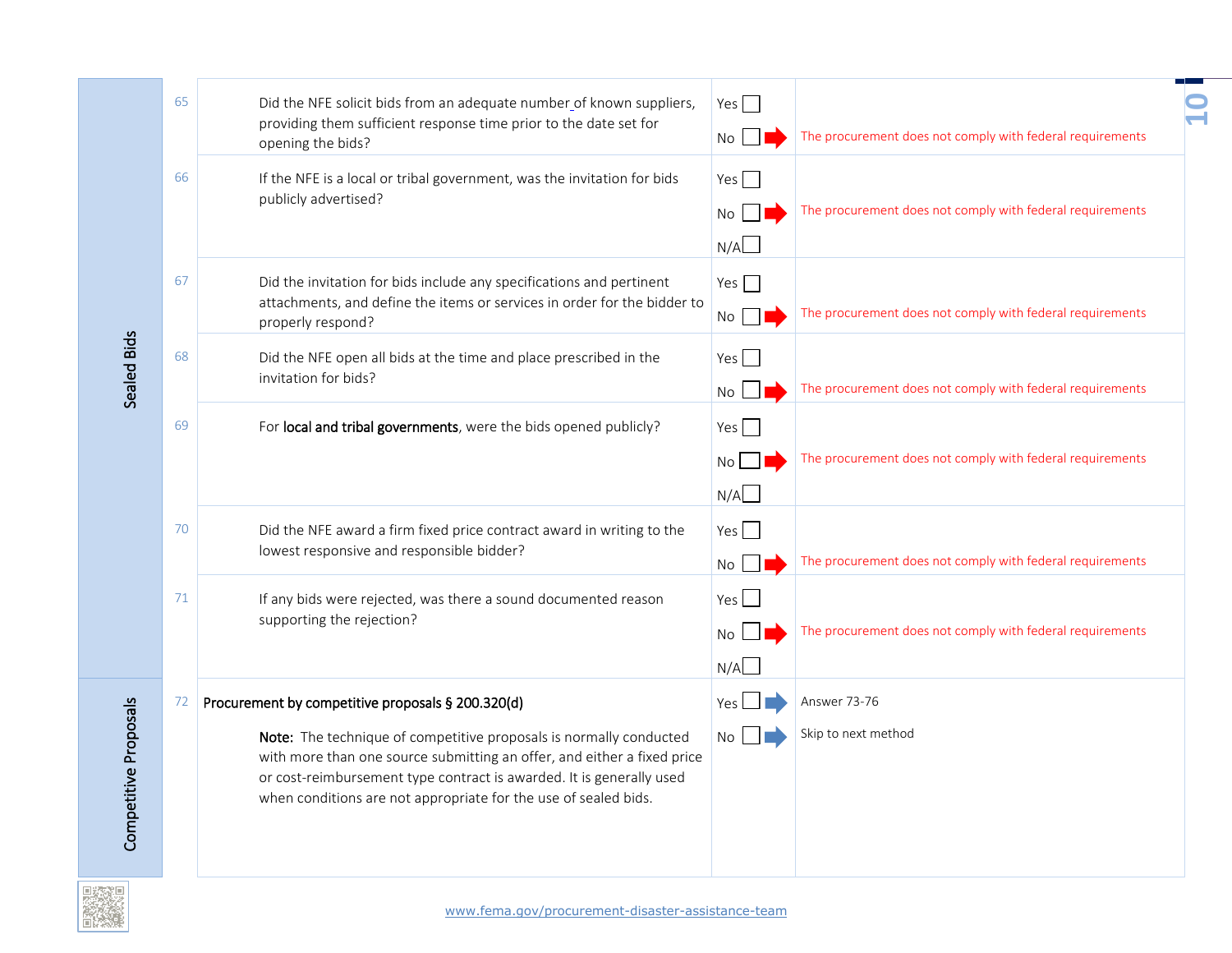|                          | 73 | Did the NFE publicize the Requests for Proposals (RFPs) and identify all<br>evaluation factors and their relative importance?                                                                                                                                                                                                                                                                                                                                                                                                                                                                                                            | Yes<br>No        | The procurement does not comply with federal requirements                                                                                                |  |
|--------------------------|----|------------------------------------------------------------------------------------------------------------------------------------------------------------------------------------------------------------------------------------------------------------------------------------------------------------------------------------------------------------------------------------------------------------------------------------------------------------------------------------------------------------------------------------------------------------------------------------------------------------------------------------------|------------------|----------------------------------------------------------------------------------------------------------------------------------------------------------|--|
|                          | 74 | Did the NFE solicit proposals from an adequate number of qualified<br>sources?                                                                                                                                                                                                                                                                                                                                                                                                                                                                                                                                                           | Yes $\Box$<br>No | The procurement does not comply with federal requirements                                                                                                |  |
|                          | 75 | Did the NFE have a written method for conducting technical evaluations $\gamma$ es<br>of the proposals received and for selecting recipients?                                                                                                                                                                                                                                                                                                                                                                                                                                                                                            | No               | The procurement does not comply with federal requirements                                                                                                |  |
| Competitive Proposals    | 76 | Did the NFE award the contract to the responsible firm whose proposal<br>is most advantageous to the program, with price and other factors<br>considered?                                                                                                                                                                                                                                                                                                                                                                                                                                                                                | Yes $\Box$<br>No | The procurement does not comply with federal requirements                                                                                                |  |
|                          | 77 | Note regarding architectural/engineering (A/E) professional services: The<br>NFE may use competitive proposal procedures for qualifications-based<br>procurement of A/E professional services whereby competitors'<br>qualifications are evaluated and the most qualified competitor is<br>selected, subject to negotiation of fair and reasonable compensation.<br>The method, where price is not used as a selection factor, can only be<br>used in procurement of A/E professional services. It cannot be used to<br>purchase other types of services though A/E firms that are a potential<br>source to perform the proposed effort. |                  |                                                                                                                                                          |  |
| Noncompetitive Proposals | 78 | Noncompetitive proposals § 200.320(f)<br>Note: Procurement by noncompetitive proposals is procurement<br>through solicitation of a proposal from only one (or an improperly<br>limited number of) source(s).                                                                                                                                                                                                                                                                                                                                                                                                                             | Yes<br>No        | Answer 79-83                                                                                                                                             |  |
|                          | 79 | If using a noncompetitive proposal method, do one or more of the following<br>circumstances apply?                                                                                                                                                                                                                                                                                                                                                                                                                                                                                                                                       | Yes<br>No        | Check if one or more of answers to 80-83 are "Yes"<br>If you answer "No" or "N/A" to 79-82, the procurement does not<br>comply with federal requirements |  |

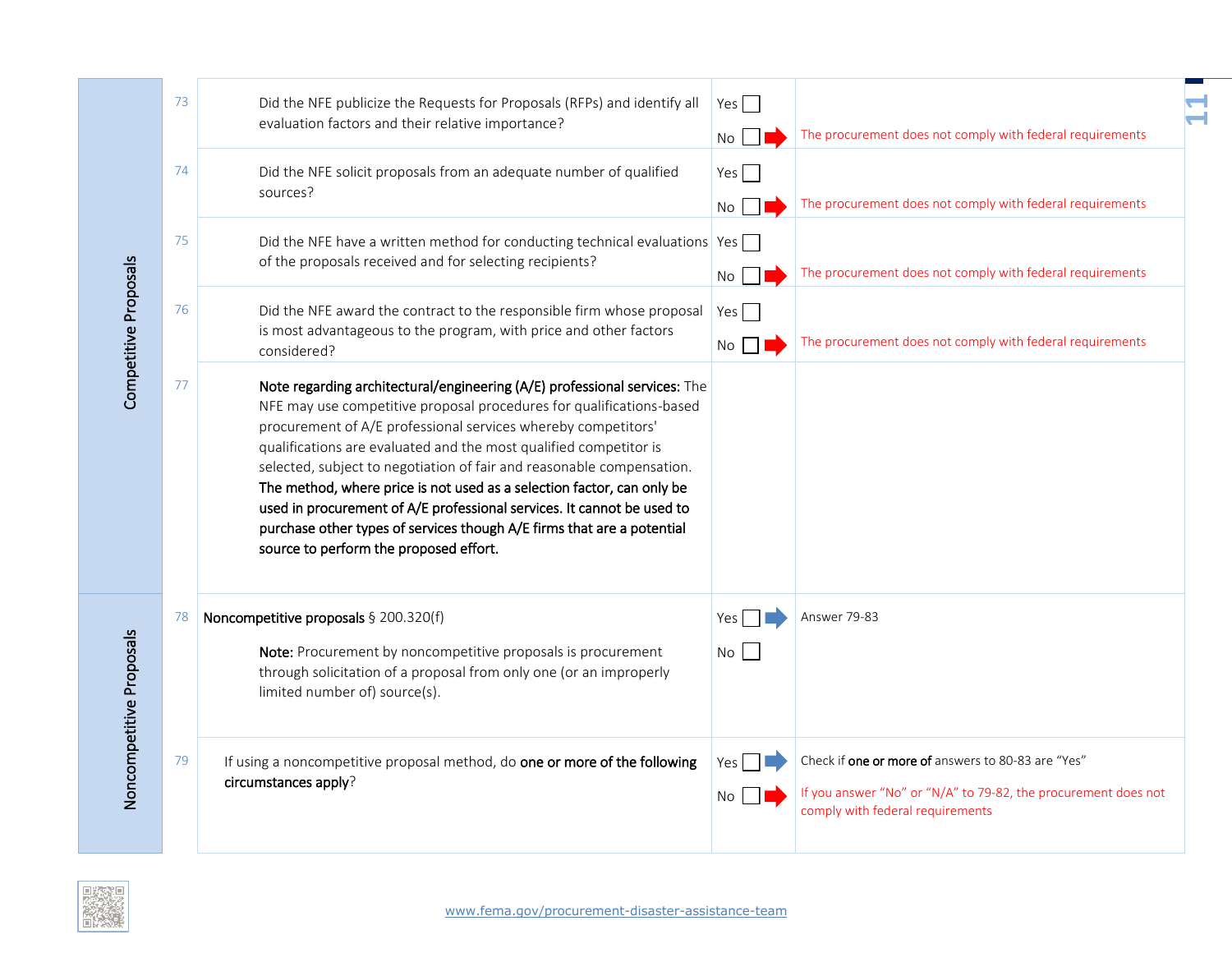|                           | 80 | The item is available only from a single source                                                                                               | Yes $\Box$ |                                                           |
|---------------------------|----|-----------------------------------------------------------------------------------------------------------------------------------------------|------------|-----------------------------------------------------------|
|                           |    |                                                                                                                                               | No         |                                                           |
|                           |    |                                                                                                                                               | N/A        |                                                           |
|                           | 81 | The public exigency or emergency for the requirement will not permit a $\sqrt{2}$ Yes $\Box$<br>delay resulting from competitive solicitation |            |                                                           |
|                           |    |                                                                                                                                               | No         |                                                           |
|                           |    |                                                                                                                                               | N/A        |                                                           |
| Non-Competitive Proposals | 82 | The Federal awarding agency or pass-through entity expressly                                                                                  | Yes $\Box$ |                                                           |
|                           |    | authorizes noncompetitive proposals in response to a written request<br>from the non-Federal entity                                           | No         |                                                           |
|                           |    |                                                                                                                                               | N/A        |                                                           |
|                           | 83 | After solicitation of a number of sources, competition is determined                                                                          | Yes $\Box$ |                                                           |
|                           |    | inadequate                                                                                                                                    | No         |                                                           |
|                           |    |                                                                                                                                               | N/A        |                                                           |
|                           |    |                                                                                                                                               |            |                                                           |
|                           |    | Contracting with Small and Minority Businesses, Women's Business Enterprises, and Labor Surplus Area Firms (Not Required for                  |            |                                                           |
|                           |    | Micro-Purchases)                                                                                                                              |            |                                                           |
|                           |    |                                                                                                                                               |            |                                                           |
|                           | 84 | Has the NFE taken the following affirmative steps to assure that minority                                                                     | Yes $\Box$ |                                                           |
|                           |    | businesses, women's business enterprises, and labor surplus area firms are used<br>when possible? § 200.321                                   | No         | The procurement does not comply with federal requirements |
|                           |    |                                                                                                                                               | N/A        | Not required for procurements under \$10,000. (Document)  |
| Affirmative Steps         | 85 | Placing qualified small and minority businesses and women's business                                                                          | Yes        |                                                           |
|                           |    | enterprises on solicitation lists?                                                                                                            | No         | The procurement does not comply with federal requirements |
|                           |    |                                                                                                                                               |            | (Document)                                                |
|                           |    |                                                                                                                                               |            |                                                           |

**12**

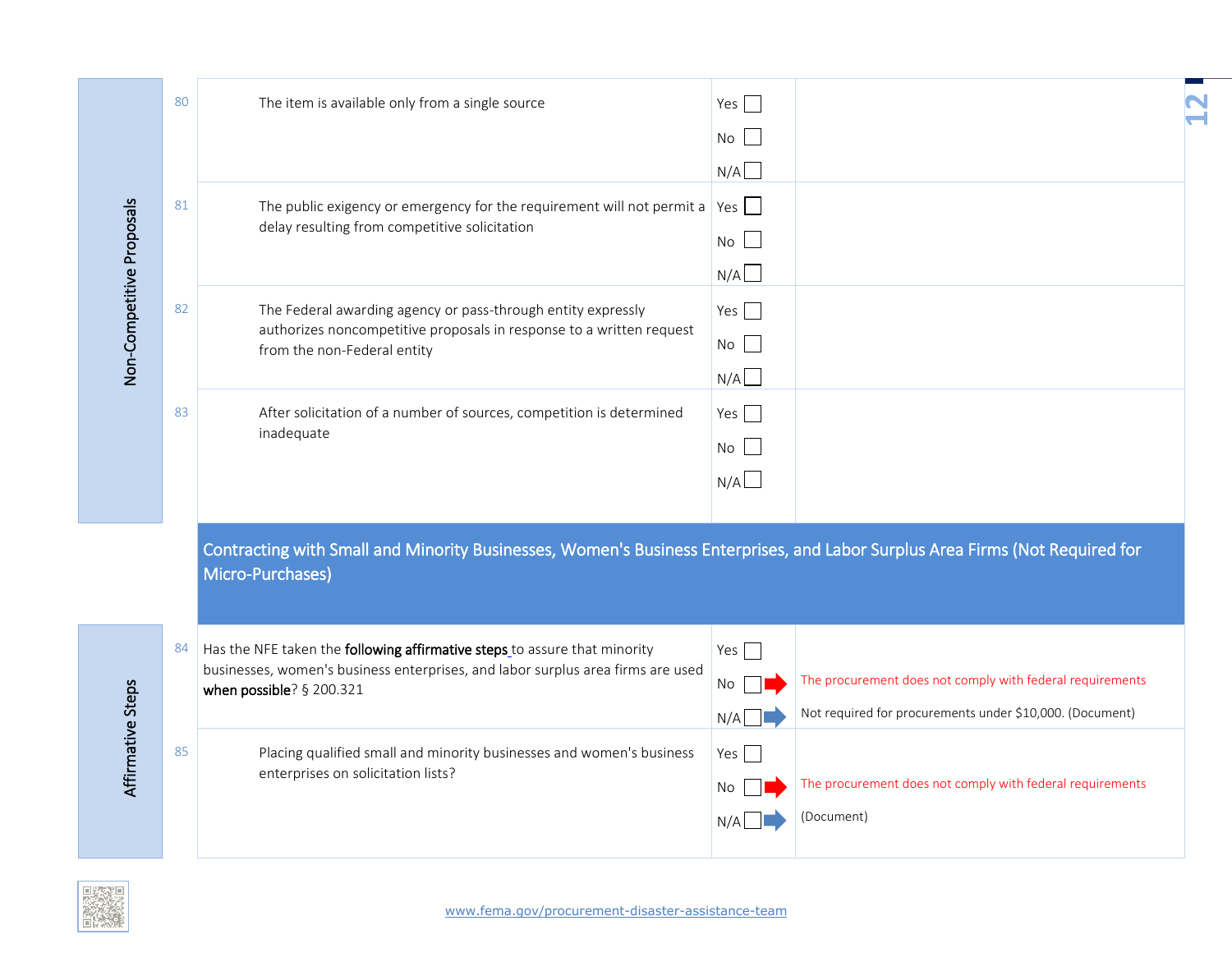| Affirmative Steps      | 86 | Assuring that small and minority businesses, and women's business<br>enterprises are solicited whenever they are potential sources?                                                                 | Yes $\Box$<br>No                 | The procurement does not comply with federal requirements                                                                            |  |
|------------------------|----|-----------------------------------------------------------------------------------------------------------------------------------------------------------------------------------------------------|----------------------------------|--------------------------------------------------------------------------------------------------------------------------------------|--|
|                        | 87 | Dividing total requirements, when economically feasible, into smaller<br>tasks or quantities to permit maximum participation by small and<br>minority businesses, and women's business enterprises? | N/A<br>Yes $\Box$<br>No          | No potential sources (Document)<br>The procurement does not comply with federal requirements<br>Not economically feasible (Document) |  |
|                        | 88 | Establishing delivery schedules, where the requirement permits, which<br>encourage participation by small and minority businesses, and women's<br>business enterprises?                             | N/A<br>$Yes$ $\Box$<br>No<br>N/A | The procurement does not comply with federal requirements<br>The requirement does not permit (Document)                              |  |
|                        | 89 | Using the services and assistance, as appropriate, of such organizations<br>as the Small Business Administration and the Minority Business<br>Development Agency of the Department of Commerce?     | Yes<br>No<br>N/A                 | The procurement does not comply with federal requirements<br>Not appropriate (Document)                                              |  |
|                        | 90 | Requiring the prime contractor, if subcontracts are to be let, to take the<br>affirmative steps listed above?                                                                                       | Yes<br>No<br>N/A                 | The procurement does not comply with federal requirements<br>No subcontractors will be let (Document)                                |  |
|                        |    | <b>Contract Cost and Price</b>                                                                                                                                                                      |                                  |                                                                                                                                      |  |
| Cost or Price Analysis | 91 | If the contract amount (including contract modifications) exceeds \$250,000, did<br>the NFE perform a cost or price analysis? § 200.323(a)                                                          | Yes $\Box$<br>No<br>N/A          | The procurement does not comply with federal requirements                                                                            |  |
|                        | 92 | Did the NFE negotiate profit as a separate element of the price for each contract<br>in which there is no price competition and, in all cases, where cost analysis is<br>performed? § 200.323(b)    | Yes $\Box$<br>No.<br>N/A         | The procurement does not comply with federal requirements                                                                            |  |
|                        |    |                                                                                                                                                                                                     |                                  |                                                                                                                                      |  |